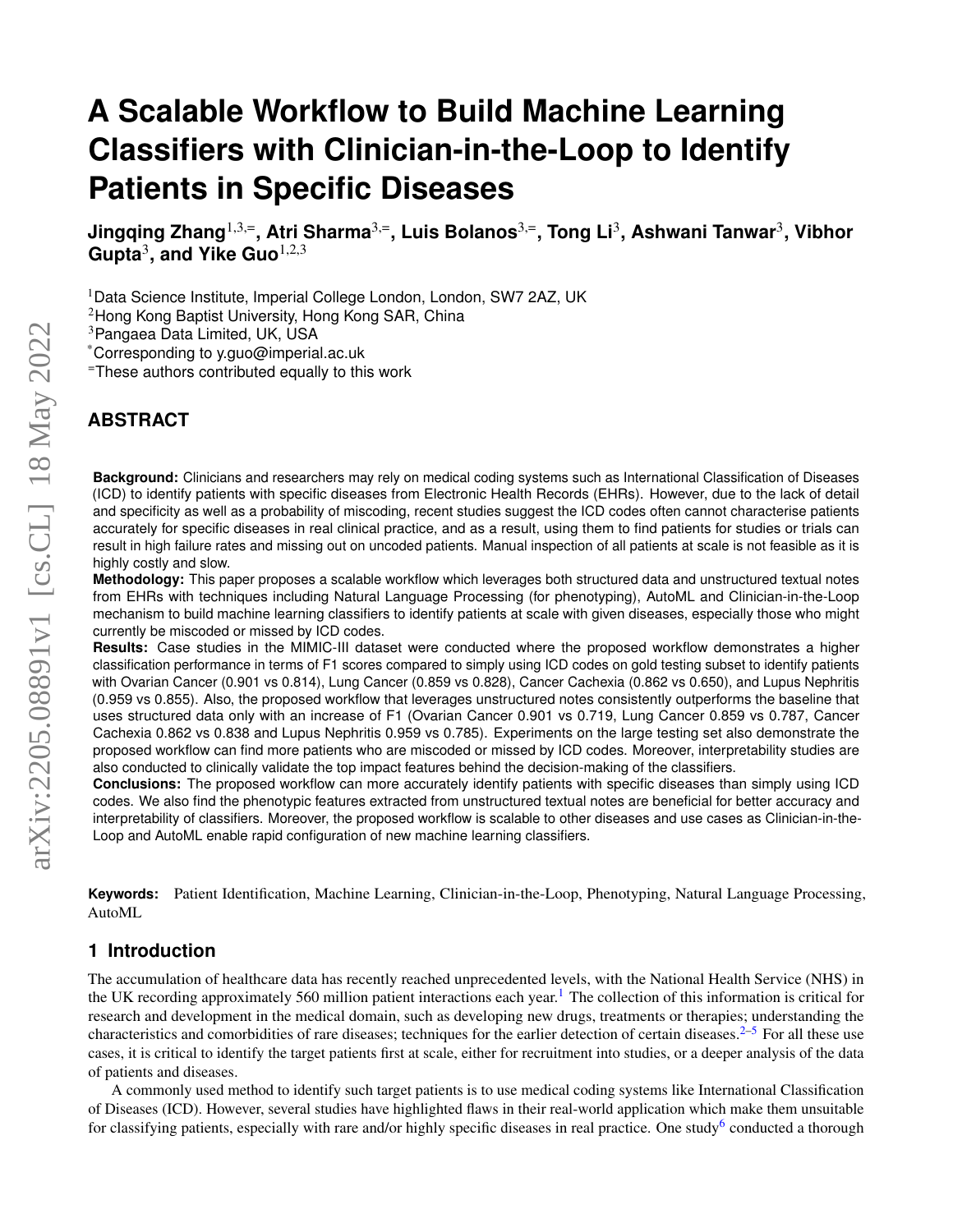investigation involving 200 General Practitioners (GPs) in the Saxony region to evaluate the inter-rater agreement between two coders on the same patient's health record, and came to the conclusion that ICD was not reliable in primary care. Another large-scale survey<sup>[7](#page-9-4)</sup> of 250 clinicians from 12 countries reported that the majority of the respondents found that ICD codes had no clustering mechanisms, lacked specificity, had no terms for describing complications or adverse events, and had vague term definitions. A more recent study<sup>[8](#page-9-5)</sup> evaluated the accuracy of ICD-9-CM codes in determining the genotypes for Sickle Cell Disease for healthcare quality studies, and found that ICD codes displayed an accuracy as low as 23% for certain SCD genotypes, making them unsuitable for research purposes. A similar study for Crohn's disease and diabetes<sup>[9](#page-9-6)</sup> analysed the accuracy and completeness of ICD codes in ambulatory visits by analysing the coding performed by 23 clinicians and found that over 25% of the appropriate codes were not recorded and omitted, leading to an incorrect and incomplete characterisation of the patients' conditions. ICD codes are also prone to miscoding as a recent study conducted in the context of pulmonary embolisms<sup>[10](#page-9-7)</sup> found that up to 18% of patients coded with ICD-10 were false positives, and 9% were false negatives. The authors attributed these errors to the vague documentation for physicians responsible for assigning codes. Overall, as the ICD codes may not be reliable for a number of diseases and manual inspection of thousands of or even millions of patients by clinical experts is highly costly and time-consuming, an automatic pipeline with machine learning and specific expert guidelines can be useful to standardise, scale-up and accelerate the identification of patients with rare and complex diseases.

Recent studies have demonstrated the feasibility of using machine learning (including deep learning) models to classify patients with specific diseases<sup>[11,](#page-9-8) [12](#page-10-0)</sup>. The majority of such previous studies utilise structured data (e.g., blood test results, laboratory data, demographics) without using unstructured textual data (e.g., clinical notes, discharge summaries, radiology reports)<sup>[13,](#page-10-1) [14](#page-10-2)</sup>. For example, structured variables collected from renal biopsies are used to predict the onset of renal flares in known cases of Lupus Nephritis<sup>[15](#page-10-3)</sup> and gene expression data to predict lupus disease<sup>[16](#page-10-4)</sup>. However, the unstructured textual data contains rich clinical information and studies show that up to 80% of data in EHRs is unstructured<sup>[17,](#page-10-5) [18](#page-10-6)</sup>. Moreover, despite the flaws of ICD code assignment in real clinical practice, recent studies still use ICD codes of Electronic Health Records (EHRs) as target labels for the training and evaluation of machine learning models to predict disease diagnosis<sup>[19,](#page-10-7)[20](#page-10-8)</sup> but we believe the involvement of clinicians in a study to revise patient diagnosis labels is necessary.

Therefore, we propose a machine learning workflow with the Clinician-in-the-Loop mechanism that leverages both structured data and unstructured textual data from EHRs to find (1) critical clinical features that help characterise a disease, especially for rare diseases which are not well defined and understood; (2) relevant patients meeting the precise criteria of the disease. More precisely, to leverage the rich clinical information from unstructured textual data, we incorporate a state-of-the-art phenotyping algorithm with Natural Language Processing (NLP) to extract phenotypic features  $\frac{1}{1}$  $\frac{1}{1}$  $\frac{1}{1}$  of patients. The phenotypic features are then enriched with the features from structured data for predictive modelling by Automated Machine Learning (AutoML) to classify the patients. AutoML is a framework for efficient and automated feature, classifier type, and hyper-parameter selection of machine learning classifiers. The classifiers are iteratively improved with gold diagnosis labels and feedback on features from clinicians via the Clinician-in-the-Loop mechanism. We evaluate the proposed workflow on four diseases including Ovarian Cancer, Lung Cancer, Cancer Cachexia and Lupus Nephritis and show superior performance to baseline methods.

Different from the work<sup>[22](#page-10-9)</sup>, the proposed workflow does not use ICD codes as input features given their flaws. In addition, we build the disease classifiers with AutoML which use phenotypes as input features because the diagnosis of diseases may rely on a combination of multiple phenotypes (such as the American College of Rheumatology Classification Criteria<sup>[23](#page-10-10)</sup> for systemic lupus erythematosus (SLE)) even though the diseases themselves may not be explicitly mentioned in clinical notes. This also suggests that using phenotyping NLP algorithms like Clinphen<sup>[24](#page-10-11)</sup>, NCBO<sup>[25](#page-10-12)</sup>, cTAKES<sup>[26](#page-10-13)</sup>, MetaMap and<sup>[27](#page-10-14)</sup> solely without classifiers is not sufficient to perform inference and identify patients with specific diseases.

In summary, our main contributions of this work are as follows:

- 1. We propose a scalable workflow with phenotyping, AutoML and Clinician-in-the-Loop to identify patients of specific diseases accurately which can be potentially applied to multiple diseases.
- 2. We demonstrate that using phenotypic features from unstructured textual data leads to higher accuracy of patient identification and better interpretability of the profile of the patients at risk.
- 3. We demonstrate that AutoML is an efficient and effective solution to build machine learning classifiers for patient identification.
- 4. We also demonstrate that the Clinician-in-the-Loop mechanism improves the training set and incorporates clinically relevant features into classifiers which leads to better accuracy and interpretability of classifiers.

<span id="page-1-1"></span><span id="page-1-0"></span><sup>&</sup>lt;sup>1</sup>In this study, the word "phenotype" refers to deviations from normal morphology, physiology, or behaviour, as defined by the study<sup>[21](#page-10-15)</sup>.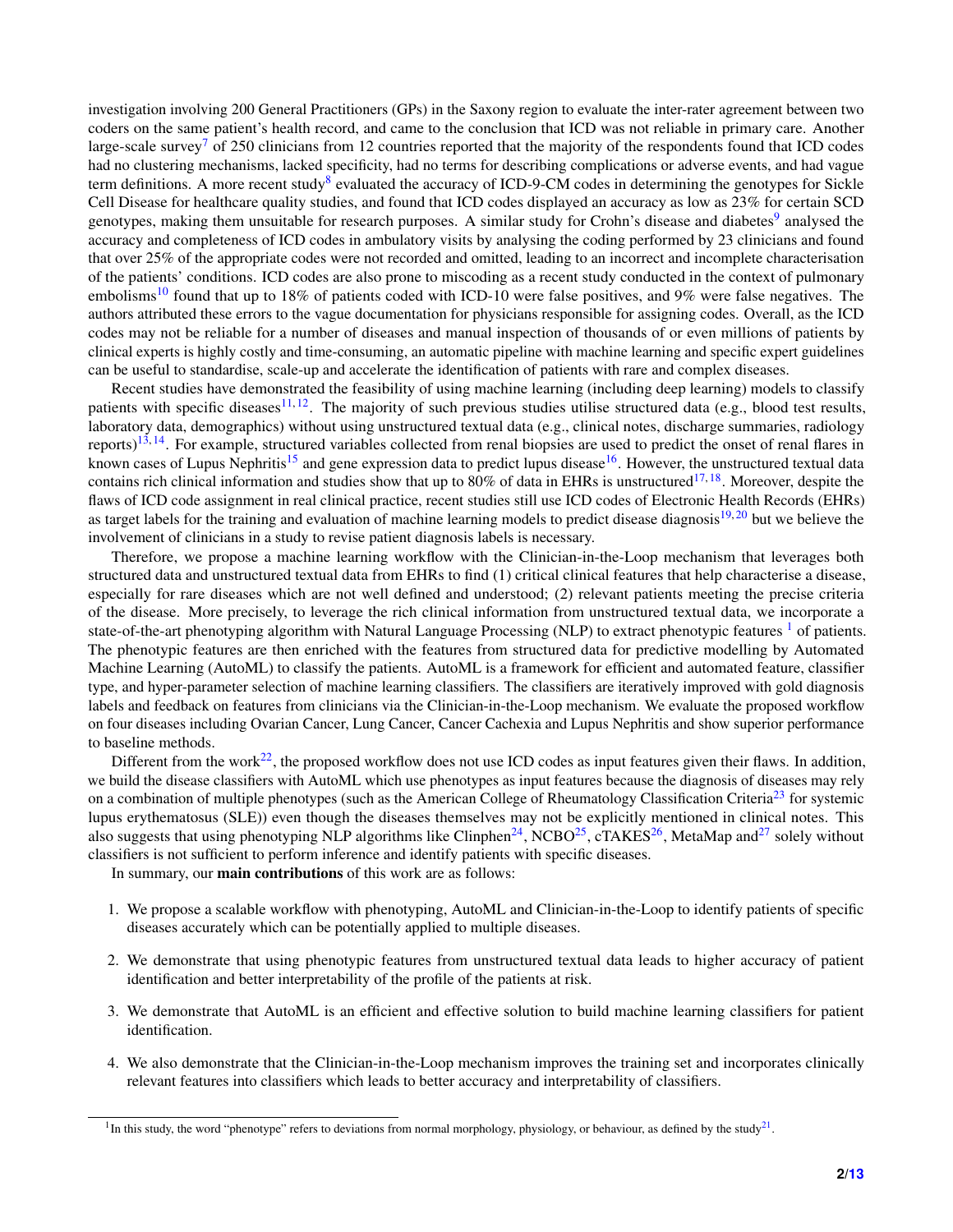<span id="page-2-0"></span>

**Figure 1.** Given one specific disease, this figure illustrates the proposed workflow to build, apply and evaluate a disease classifier with clinician-in-the-loop to identify patients at risk of the specific disease.

## **2 Methodology**

In this section, we will introduce the proposed workflow which is shown in Figure [1.](#page-2-0) As an overview, the workflow mainly consists of three steps modules. First, the data preprocessing module gathers raw data from the database for each disease and prepare unstructured textual data (such as discharge summaries, nursing notes, and radiology reports) and structured data (such as blood test results, temperature, and heart rate) from the raw data. Second, we run a pre-trained state-of-the-art phenotyping algorithm to extract phenotypic features of patients from unstructured textual data<sup>[28](#page-11-0)</sup>. Third, the phenotypic features are combined with structured data together as the aggregated features of patients which will be fed into the disease classifier. The disease classifier works as a binary classifier for each specific disease which is built based on gold diagnosis labels and feedback from clinicians on the training set and then evaluated on the testing set. The three steps will be elaborated in the following subsections.

#### <span id="page-2-1"></span>**2.1 Data Preprocessing**

In this study, we use the publicly available EHR dataset MIMIC-III<sup>[29](#page-11-1)</sup> for better reproducibility. For the unstructured textual data, we collect discharge summaries which are provided to patients at the end of admissions and contain extensive clinical information, especially phenotypes about the patients. For the structured data, we follow the practice<sup>[30](#page-11-2)</sup> and collect 17 clinical features such as weight, temperature, heart rate, blood pressure and respiratory rate. The structured data is aggregated across the entire admission of a patient and mean imputation is applied to missing values. The units for the same structured feature are unified, for example, Fahrenheit to Celsius for the feature temperature.

#### **2.2 Pre-trained Context-aware Phenotyping NLP Algorithm**

The unstructured clinical notes, such as discharge summaries, nursing notes and radiology reports, are rich in phenotype information as the clinicians naturally describe phenotypic abnormalities of patients in the narratives of notes. Previous studies have demonstrated leveraging the phenotype information to improve the understanding of disease diagnosis, disease pathogenesis, patient outcomes and genomic diagnostics $24,31-35$  $24,31-35$  $24,31-35$ , and subsequently, the automatic phenotype annotation from clinical notes has become an important task in clinical Natural Language Processing (NLP).

In the proposed workflow, we use the state-of-the-art phenotyping NLP algorithm developed by the recent work $^{28}$  $^{28}$  $^{28}$  to extract a list of phenotypes from unstructured clinical notes. The algorithm uses Human Phenotype Ontology  $(HPO)^{36}$  $(HPO)^{36}$  $(HPO)^{36}$  to standardize over 15,000 phenotype concepts and leverages self-supervised pre-training techniques, contextualized word embeddings by the Transformer model<sup>[37](#page-11-6)</sup> and data augmentation techniques (paraphrasing and synthetic text generation) to capture names (like hypertension), synonyms (like high blood pressure), abbreviations (like HTN) and, more importantly, contextual synonyms of phenotypes. For example, descriptive phrases like "rise in blood pressure", "blood pressure is increasing" and "BP of 140/90" are considered as contextual synonyms of *Hypertension (HP:0000822)* and finding such contextual synonyms require an understanding of context semantics. As a result of the contextual detection of phenotype, the phenotyping NLP algorithm<sup>[28](#page-11-0)</sup>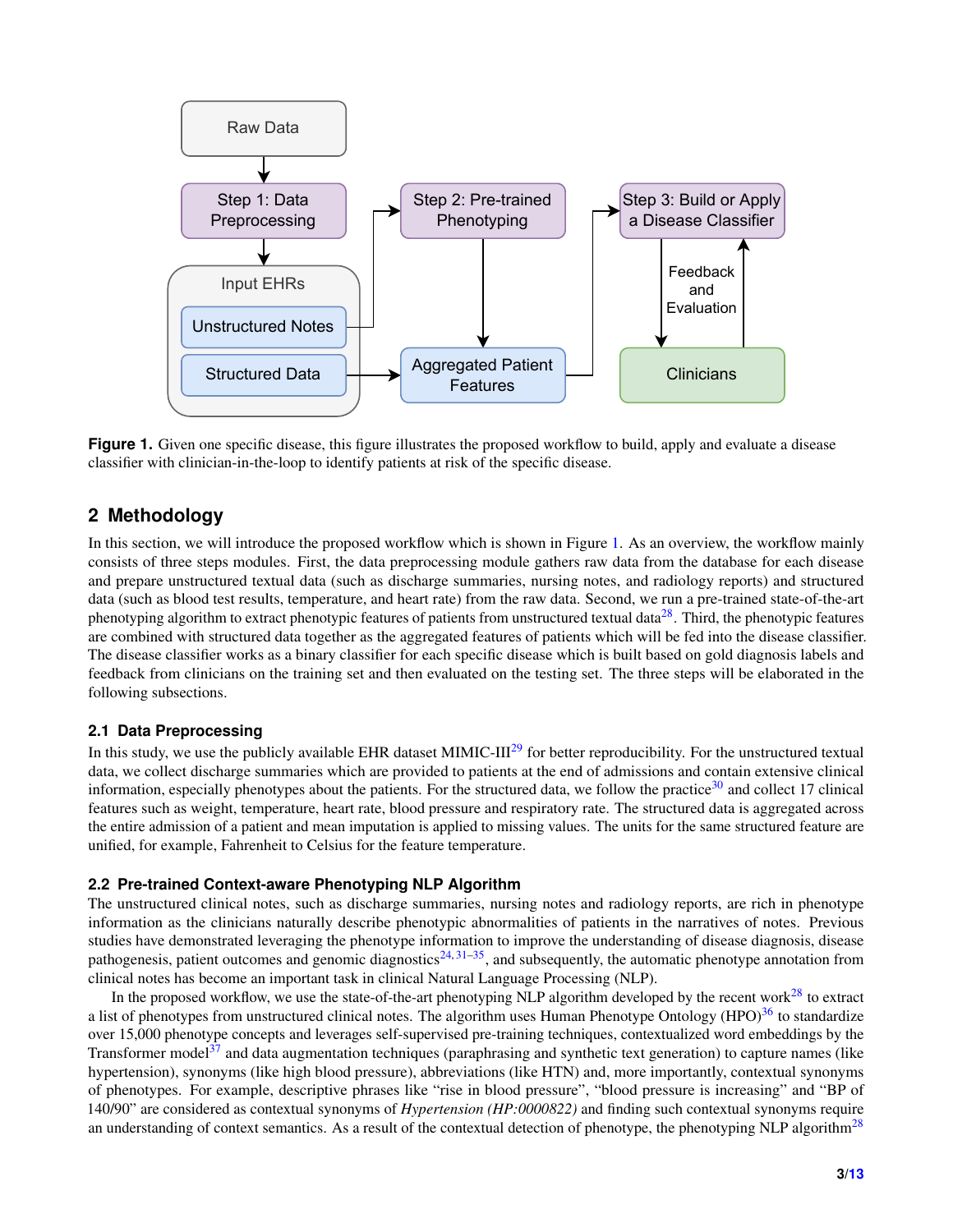demonstrates superior performance to baseline phenotyping algorithms including Clinphen<sup>[24](#page-10-11)</sup>, NCBO<sup>[25](#page-10-12)</sup>, cTAKES<sup>[26](#page-10-13)</sup>, MetaMap<sup>[27](#page-10-14)</sup>, MetaMapLite<sup>[38](#page-11-7)</sup>), NCR<sup>[39](#page-11-8)</sup>, MedCAT<sup>[40](#page-11-9)</sup> and fine-tuned BERT-based models<sup>[41](#page-11-10)[–44](#page-11-11)</sup>.

#### **2.3 Disease Classifier**

In the proposed workflow as shown in Figure [1,](#page-2-0) the list of phenotypes that are extracted from unstructured clinical notes by the phenotyping NLP algorithm will be combined with the 17 structured clinical features (as mentioned in section [2.1\)](#page-2-1) together as the aggregated features of patients. For instance, the aggregated features of a patient may have a list of phenotypes like weight loss (HP:0001824) and malnutrition (HP:0004395) and structured clinical features like temperature 36.6 and heart rate 86. The aggregated clinical features of patients will be then used as input features in the subsequent step which leverages Automated Machine Learning (AutoML) and Clinician-in-the-Loop mechanism to build a disease classifier on the training set and evaluate the disease classifier on the testing set.

#### *2.3.1 Automated Machine Learning (AutoML)*

To build a disease classifier, we use Automated Machine Learning  $(AutoML)<sup>45</sup>$  $(AutoML)<sup>45</sup>$  $(AutoML)<sup>45</sup>$  which provides efficient and scalable solutions to build machine learning classifiers with minimal human assistance. In convention, building a machine learning model (including deep learning) involves a pipeline of steps that require human expertise including feature engineering, model selection, model architecture search, hyper-parameter tuning, model evaluation and more. Given the complexity of the steps, it is usually time-consuming to manually find the best configuration of a machine learning classifier and requires expertise from machine learning engineers. Therefore, AutoML is designed to automate the pipeline within a time budget by using strategies such as grid search, Bayesian Optimization and meta-learning.

More specifically, we develop an AutoML framework based on the HpBandSter library<sup>[46](#page-12-2)</sup>. This framework automatically searches for the most suitable classifier model from candidates including Support Vector Machine (SVM), Random Forest, Gradient Boosting, Logistic Regression, and Multi-layer Perceptron as well as their respective hyper-parameters. The AutoML framework also incorporates feature engineering from scikit-learn<sup>[47](#page-12-3)</sup> which, in practice, automatically selects top features from the aggregated features of patients. For example, weight loss (HP:0001824) is selected as the top indicative feature for Cancer patients with Cachexia as shown in Figure [3.](#page-7-0)

#### *2.3.2 Clinician-in-the-Loop Mechanism*

Building disease classifiers by machine learning algorithms is restricted by two challenges: (1) lack of accurate and gold standard labels from medical experts to train and evaluate the models, for example, ICD codes in EHR database may not be accurate as discussed in Section [1](#page-0-0) and manually labelling EHRs at scale is highly costly; (2) lack of interpretability and clinical validity behind the decision made by the models. Therefore, we leverage Clinician-in-the-Loop mechanism, by which clinicians can iteratively work with the models and provide feedback for enhancement, to address the two challenges by collecting gold diagnosis labels for patients and validating clinically relevant features of diseases with clinicians.

In the training stage, we first request three clinicians to create gold diagnosis labels for patients with consensus. The annotation guideline instructs the clinicians to provide a binary label for each patient on whether the patient suffers from, has a recent history of, or is at risk of a specific disease or not. The labels provided by the clinicians are collected as the gold diagnosis labels, which are used as the targets to train disease classifiers by AutoML.

Meanwhile, we also iteratively request the clinicians to validate the top features that a disease classifier relies on to identify patients. The importance of features is quantified by SHAP values<sup>[48](#page-12-4)</sup> which measure how much a feature positively or negatively impacts the decision of a classifier. The features that have the highest absolute SHAP values are taken as top features and sent to the clinicians to assess their clinical relevance to the disease. The clinically irrelevant features will be removed from the input features of patients while the relevant features will be retained. The removal of such statistically correlated but clinically irrelevant features can potentially help prevent overfitting and improve the interpretability of model predictions. The final disease classifier is trained after several iterations of feature validation until the model performance is stable (typically within 3 iterations in practice).

In the testing stage, after the final disease classifier is obtained, it will be applied to the testing data to predict the patients at high risk of the disease. The evaluation method will be explained in Section [2.5.](#page-4-0)

#### **2.4 Dataset and Gold Labelling**

We use 58,976 Electronic Health Records (EHRs) from MIMIC-III database<sup>[29](#page-11-1)</sup> which corresponds to 58,976 admissions from 46,520 unique patients in Intensive Care Units (ICU). Each EHR in MIMIC-III is assigned with relevant ICD-9 codes. The EHRs are randomly split into the training set with 29,637 EHRs and the testing set with 29,339 EHRs, and the workflow makes one prediction for each EHR. Please note the EHRs of the same unique patients will be all in either the training set or the testing set to avoid data leakage.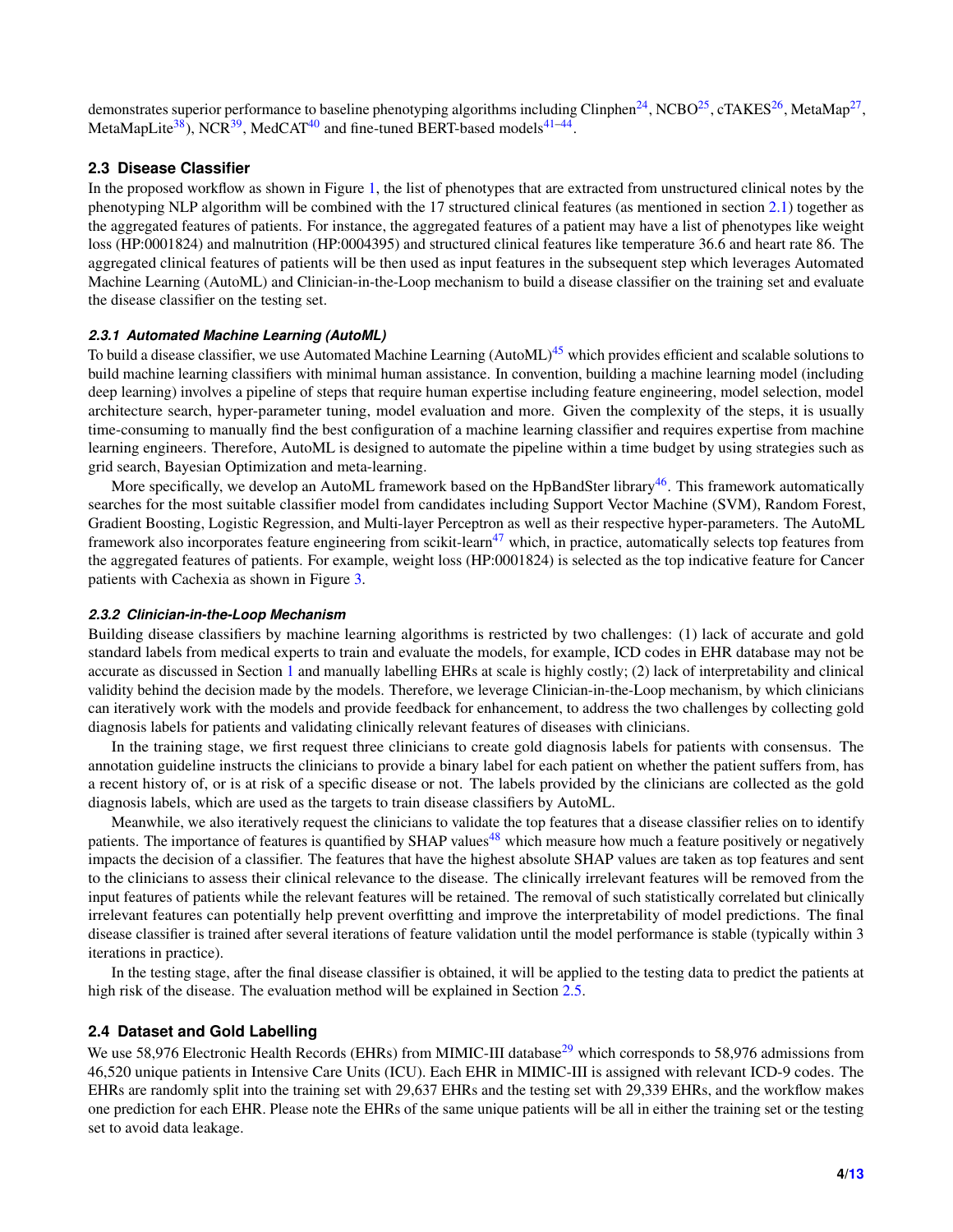We conduct experiments on four diseases including Ovarian Cancer, Lung Cancer, Cancer Cachexia, and Lupus Nephritis. The definitions of these diseases based on ICD-9 codes in this study are shown in Table [1.](#page-4-1) The ICD-based criteria are then used as "noisy" labels for EHRs and as a baseline method to identify patients.

<span id="page-4-1"></span>

| <b>Disease Name</b>   | <b>ICD-9 Codes for Positive Cohort</b>   | <b>ICD-9 Codes for Negative Cohort</b>      |
|-----------------------|------------------------------------------|---------------------------------------------|
| <b>Ovarian Cancer</b> | 183.0                                    | otherwise                                   |
| Lung Cancer           | any subcode of 162                       | otherwise                                   |
| Cancer Cachexia       | any subcode 140–239 and (799.3 or 799.4) | any subcode 140–239 but not 799.3 nor 799.4 |
| Lupus Nephritis       | 710.0 and any subcode of 580             | otherwise                                   |

**Table 1.** The ICD code-based criteria to define positive and negative cohorts for each disease in the training and testing set. Please note the Cancer Cachexia setup requires patients to have cancer as the background condition for both positive and negative cohorts.

<span id="page-4-2"></span>

|                       | <b>Entire Training Set</b><br>by ICD Labels |          | <b>Training Subset</b><br>by Gold Labels |                 | <b>Entire Testing Set</b><br>by ICD Labels |          | <b>Testing Subset</b><br>by Gold Labels |          |
|-----------------------|---------------------------------------------|----------|------------------------------------------|-----------------|--------------------------------------------|----------|-----------------------------------------|----------|
| <b>Disease Name</b>   | Positive                                    | Negative | Positive                                 | <b>Negative</b> | Positive                                   | Negative | Positive                                | Negative |
| <b>Ovarian Cancer</b> | 43                                          | 29.594   | 57                                       | 43              | 38                                         | 29.301   | 52                                      | 48       |
| Lung Cancer           | 586                                         | 29.051   | 62                                       | 38              | 585                                        | 28,754   | 66                                      | 34       |
| Cancer Cachexia*      | 42                                          | 4.449    | 59                                       | 33              | 51                                         | 4.370    | 70                                      | 27       |
| Lupus Nephritis       | 86                                          | 29,551   | 42                                       | 58              | 63                                         | 29,276   | 62                                      | 38       |

**Table 2.** The number of positive and negative EHRs in the entire training set and entire testing set based on the ICD-based criteria defined by Table [1,](#page-4-1) as well as the training subset and testing subset which have gold diagnosis labels created via the Clinician-in-the-Loop mechanism. Please note the training (testing) subset with gold labels is fully included by the entire training (testing) set. The disease classifiers will be trained to differentiate the positive and negative EHRs. \* The number of EHRs with gold labels in the training and testing subset for Cancer Cachexia is fewer than 100 because a few patients who do not have cancer as the background condition are discarded.

Table [2](#page-4-2) summarises the number of positive and negative EHRs in the entire training and testing set based on the ICD-based criteria which also shows that the prevalence of these diseases is low in MIMIC-III. However, the ICD codes cannot be used as the gold diagnosis labels given their multiple flaws, so we use the Clinician-in-the-Loop mechanism to create the gold diagnosis labels for EHRs. As manually creating large-scale gold labels on entire MIMIC-III datasets with clinicians is not feasible in practice, only small-scale EHRs can be selected for gold labelling and ideally, the selected EHRs should be relatively balanced (i.e. around half EHRs are positive for the disease and the other half are negative).

To create the relatively balanced gold set, an initial yet imperfect disease classifier (a Random Forest classifier<sup>[49](#page-12-5)</sup>) is first trained solely based on the entire training set by using ICD codes as the learning target (i.e., positive and negative cohorts are decided by ICD criteria in Table [1\)](#page-4-1). Then, 100 EHRs are selected from the training set by randomly sampling 25 EHRs from each of the following four patient groups: (1) EHRs that are predicted/labelled as positive by the initial classifier and ICD; (2) EHRs that are predicted as positive by the initial classifier but labelled as negative by ICD; (3) EHRs that are predicted as negative by the initial classifier but labelled as positive by ICD; (4) EHRs that are predicted/labelled as negative by the initial classifier and ICD. Similarly, another 100 EHRs are selected from the entire testing set by applying the same initial classifier. As opposed to selecting EHRs based on ICD codes directly, using the initial classifier with the four patient groups encourages finding EHRs that are mislabelled by ICD codes. Please note the initial classifier is preliminary and only used to select these 200 EHRs. Next, the 200 EHRs are manually labelled via the Clinician-in-the-Loop mechanism following the annotation guideline. Table [2](#page-4-2) also summarises the statistics of the training subset and testing subset which have gold diagnosis labels.

## <span id="page-4-0"></span>**2.5 Evaluation Methods and Baselines**

We consider two evaluation methods for the disease classifier. The first evaluation method is to compare the disease classifier created by the proposed workflow with baseline methods on the gold testing set. We consider the following baseline methods. (1) ICD codes: we use the inclusion and exclusion criteria based on ICD codes as defined by Table [1](#page-4-1) to classify EHRs. (2) Structured data only: using the 17 clinical features from structured data only as patient features to AutoML without considering phenotypic features in unstructured notes. (3) Structured + NCR: To compare with other phenotyping NLP algorithms, we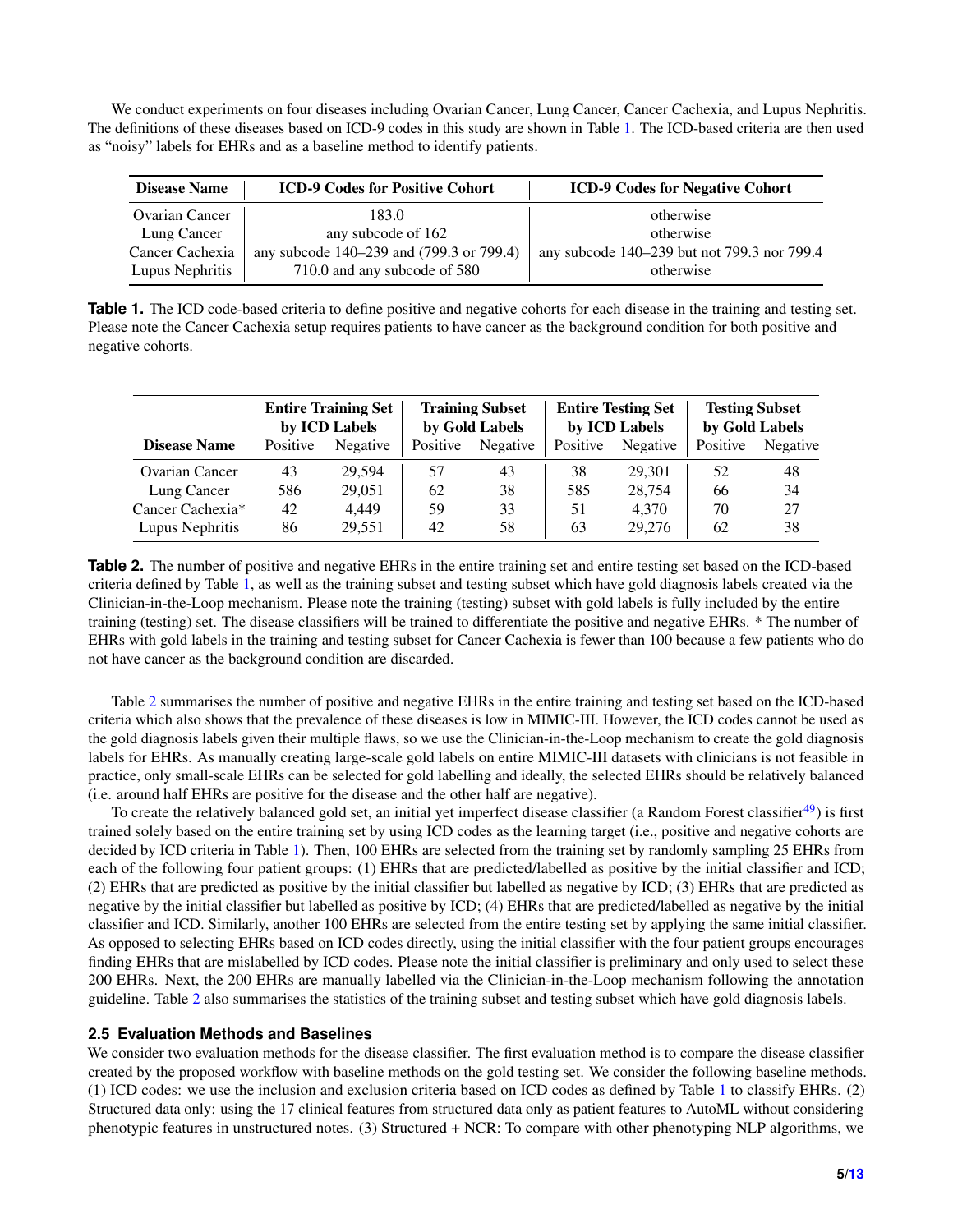also aggregate the structured clinical features with the phenotypes that are extracted from clinical notes by  $NCR<sup>39</sup>$  $NCR<sup>39</sup>$  $NCR<sup>39</sup>$  and then we use AutoML to build disease classifiers. (4) Structured + ClinicalBERT: this is similar to the previous baseline method but the phenotypes are extracted by ClinicalBERT which are fine-tuned for phenotyping following the work $^{28}$  $^{28}$  $^{28}$ . On the gold testing set, we report Area Under the Curve of Receiver Operating Characteristic (AUC-ROC) and Area Under the Curve of Precision-Recall (AUC-PR) in addition to precision, recall, F1, and specificity which use 0.5 as the threshold. Please note AUC-ROC and AUC-PR are not applicable to ICD codes as the labels of ICD codes are discrete in binary (either 0 or 1) rather than continuous in probability.

As the gold testing set has only 100 EHRs in total for each disease, the insights from the first evaluation method may not be comprehensive. Therefore, we use the second evaluation method, which runs the disease classifier on the entire testing set which has 29,339 EHRs. We report the number of EHRs (*N*<sub>pred</sub>) which are predicted as positive by the disease classifier and the estimated precision (*P*est). To calculate the estimated precision, we first randomly select 100 EHRs that are predicted as positive and request validation from three clinicians with consensus if the 100 EHRs have true patients. The estimated precision is then computed by dividing the number of EHRs that have true patients by 100. Moreover, we estimate the number of actual positive EHRs that are found by the disease classifier by  $N_{pred} \times P_{est}$  with rounding to the nearest integer. The second evaluation method is more challenging than the first evaluation method as the prevalence of the four diseases is very low in the entire testing set according to Table [2.](#page-4-2)

<span id="page-5-0"></span>

| <b>Disease Name</b>   | <b>Method</b>               | <b>Precision</b> | <b>Recall</b> | F1    | <b>Specificity</b> | <b>AUC-PR</b> | <b>AUC-ROC</b> |
|-----------------------|-----------------------------|------------------|---------------|-------|--------------------|---------------|----------------|
| <b>Ovarian Cancer</b> | <b>ICD</b> Codes            | 0.946            | 0.714         | 0.814 | 0.957              | 0.834         | 0.836          |
|                       | <b>Structured Data Only</b> | 0.605            | 0.885         | 0.719 | 0.375              | 0.595         | 0.630          |
|                       | Structured + NCR            | 0.797            | 0.981         | 0.879 | 0.729              | 0.792         | 0.855          |
|                       | Structured + ClinicalBERT   | 0.788            | 1.000         | 0.881 | 0.708              | 0.788         | 0.854          |
|                       | Ours                        | 0.847            | 0.962         | 0.901 | 0.813              | 0.821         | 0.877          |
|                       | <b>ICD</b> Codes            | 0.960            | 0.727         | 0.828 | 0.941              | 0.878         | 0.834          |
|                       | <b>Structured Data Only</b> | 0.702            | 0.894         | 0.787 | 0.265              | 0.698         | 0.579          |
| Lung Cancer           | Structured + NCR            | 0.780            | 0.970         | 0.865 | 0.471              | 0.777         | 0.720          |
|                       | Structured + ClinicalBERT   | 0.800            | 0.909         | 0.851 | 0.559              | 0.787         | 0.734          |
|                       | Ours                        | 0.887            | 0.833         | 0.859 | 0.794              | 0.849         | 0.814          |
|                       | <b>ICD</b> Codes            | 0.780            | 0.557         | 0.650 | 0.593              | 0.754         | 0.575          |
| Cancer Cachexia       | <b>Structured Data Only</b> | 0.722            | 1.00          | 0.838 | $\Omega$           | 0.722         | 0.500          |
|                       | Structured + NCR            | 1.000            | 0.211         | 0.348 | 1.000              | 0.661         | 0.605          |
|                       | Structured + ClinicalBERT   | 0.857            | 0.105         | 0.188 | 0.977              | 0.600         | 0.541          |
|                       | Ours                        | 1.00             | 0.757         | 0.862 | 1.00               | 0.932         | 0.878          |
| Lupus Nephritis       | <b>ICD</b> Codes            | 0.979            | 0.758         | 0.855 | 0.974              | 0.892         | 0.866          |
|                       | <b>Structured Data Only</b> | 0.933            | 0.677         | 0.785 | 0.921              | 0.832         | 0.799          |
|                       | Structured + NCR            | 0.981            | 0.855         | 0.914 | 0.974              | 0.929         | 0.914          |
|                       | Structured + ClinicalBERT   | 0.919            | 0.919         | 0.919 | 0.868              | 0.895         | 0.894          |
|                       | Ours                        | 0.967            | 0.952         | 0.959 | 0.947              | 0.950         | 0.949          |

# **3 Results**

**Table 3.** Comparison of the disease classifier created by the proposed workflow with baseline methods on the gold testing subset. The method with the highest F1 score and AUC-ROC for each disease is highlighted in bold. Please note all methods except ICD Codes use our AutoML to build disease classifiers.

Table [3](#page-5-0) compares the proposed workflow with the baseline methods. While the ICD codes tend to have high precision except for Cancer Cachexia, the proposed workflow achieves significantly higher recall than the ICD codes for Ovarian Cancer (0.962 vs 0.714), Lung Cancer (0.833 vs 0.727), Cancer Cachexia (0.757 vs 0.557), and Lupus Nephritis (0.952 vs 0.758), which suggests the disease classifier is more sensitive and tends to find more positive patients. This also leads to a higher F1 score of the disease classifiers for Ovarian Cancer (0.901 vs 0.814), Lung Cancer (0.859 vs 0.828), Cancer Cachexia (0.862 vs 0.650) and Lupus Nephritis (0.959 vs 0.855). In addition, the benefit of leveraging phenotypic features from unstructured notes by phenotyping NLP algorithms is also observed as the proposed workflow achieves significantly higher F1, AUC-PR and AUC-ROC than the baseline method which uses structured data only across all four diseases. Moreover, the phenotyping NLP algorithm<sup>[28](#page-11-0)</sup> used by the proposed workflow outperforms other phenotyping NLP algorithms, namely NCR and fine-tuned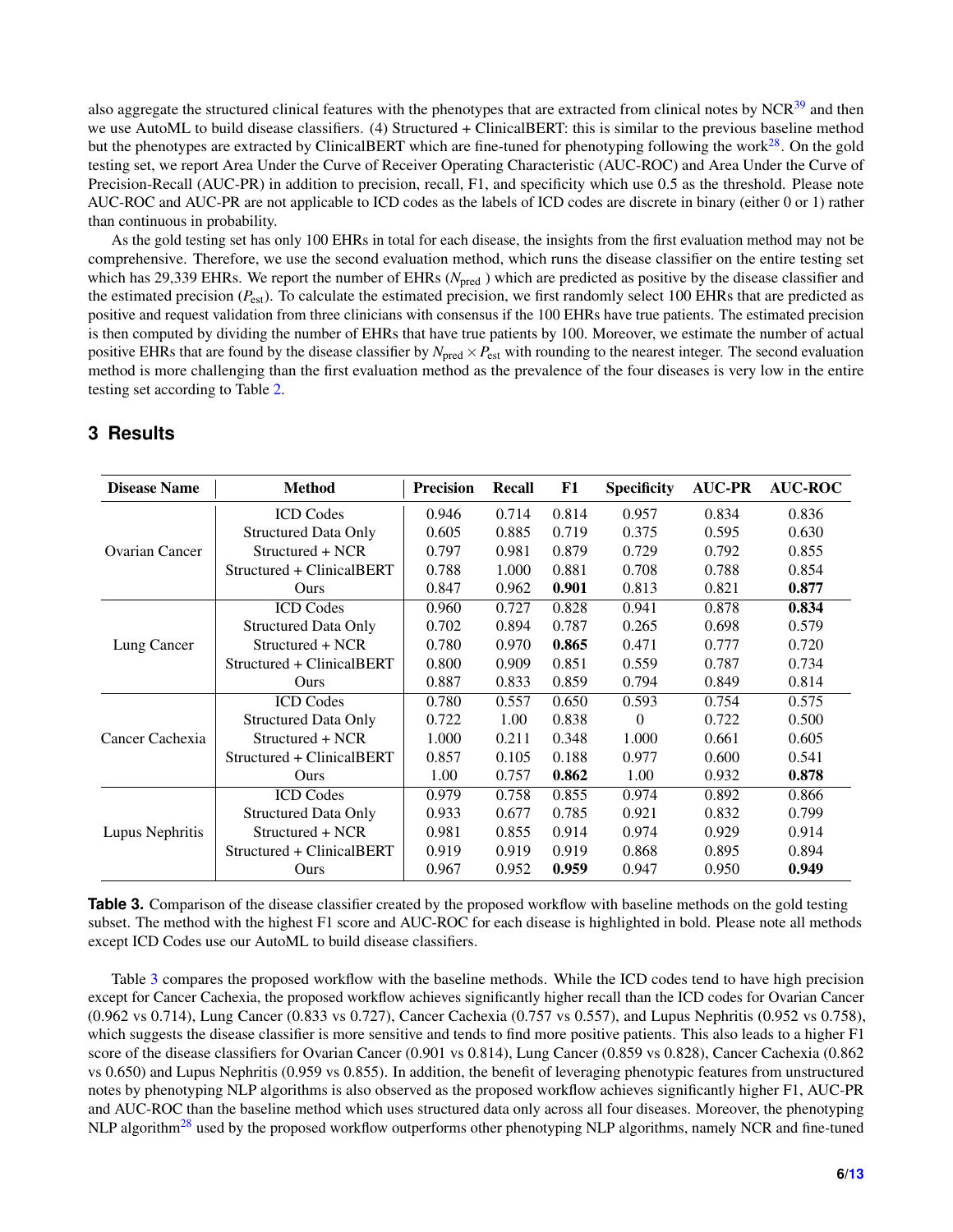| <b>Disease Name</b> | <b>Method</b>    | <b>Number of Predicted</b><br>Positive EHRs $N_{\text{pred}}$ | <b>Estimated</b><br><b>Precision</b> $P_{est}$ | <b>Estimated Number of Actual</b><br>Positive EHRs $N_{pred} \times P_{est}$ |
|---------------------|------------------|---------------------------------------------------------------|------------------------------------------------|------------------------------------------------------------------------------|
| Ovarian Cancer      | <b>ICD</b> Codes | 38                                                            | 0.946                                          | 36                                                                           |
|                     | <b>Ours</b>      | 143                                                           | 0.776                                          | 111                                                                          |
| Lung Cancer         | <b>ICD</b> Codes | 585                                                           | 0.960                                          | 562                                                                          |
|                     | <b>Ours</b>      | 1209                                                          | 0.766                                          | 926                                                                          |
| Cachexia in Cancer  | <b>ICD</b> Codes | 51                                                            | 0.780                                          | 40                                                                           |
|                     | Ours.            | 326                                                           | 0.969                                          | 316                                                                          |
| Lupus Nephritis     | <b>ICD</b> Codes | 63                                                            | 0.979                                          | 62                                                                           |
|                     | Ours             | 142                                                           | 0.758                                          | 108                                                                          |

<span id="page-6-0"></span>ClinicalBERT, for patient identification with consistently better AUC-ROC across four diseases.

**Table 4.** Comparison of the disease classifier created by the proposed workflow with baseline methods on the entire testing set. Please note *Pest* of ICD Codes is taken from Table [3](#page-5-0) while *Pest* of our proposed workflow is computed following the second evaluation method in section [2.5.](#page-4-0)

Table [4](#page-6-0) evaluates the proposed workflow on the entire testing set which has 29,339 EHRs. The estimated precision of the proposed workflow is computed based on validation from clinicians while the estimated precision of ICD codes is taken from Table [3.](#page-5-0) For Cancer Cachexia, the proposed workflow achieves higher estimated precision and a larger number of positive predictions than the ICD codes. This leads to a significantly higher estimation of actual positive EHRs founded by the proposed workflow than the ICD codes (316 vs 40) which is 690% more EHRs. For Ovarian Cancer, Lung Cancer and Lupus Nephritis, the proposed workflow has lower estimated precision but predicts much more EHRs as positive than ICD codes, which overall lead to finding more actual positive EHRs.

## **4 Discussion**

This work conceptualises a machine-learning based approach to screen patient records automatically to identify miscoded, undiagnosed or at-risk patients at scale across multiple diseases with minimal technical and clinical input required for configuration and validation. Subject to validation by clinicians, the identified patients can be recruited to conduct epidemiological investigations, clinical trials, new treatment, and early interventions which can potentially improve patient outcomes. The section further discusses the insights of this study.

## **4.1 Feature Analysis**

The contribution of critical features to the decision-making of the machine-learning disease classifiers for the four diseases is measured by SHAP values<sup>[48](#page-12-4)</sup>. SHAP value is designed based on Shapley values to explain black-box models by quantifying the importance of an input feature and whether it impacts positively or negatively the outcome. Intuitively, the impact of a feature is measured by the variation of the model output when a given feature is observed versus when it is discarded.

Figure [2](#page-7-1) highlights the top features for the Lupus Nephritis classifier based on SHAP values. The classifier identifies several key markers of lupus such as systemic lupus erythematosus (SLE), discoid lupus rash and skin rash, as well as kidney diseases like nephritis. These affirm that the proposed workflow with AutoML (which selects top features automatically) and Clinician-in-the-Loop (which validates clinically relevant features) can build disease classifiers with interpretability and clinical validity. Similarity, the Ovarian Cancer classifier finds ovarian neoplasm, ascites, pelvic mass and more as top features, the Lung Cancer classifier finds the neoplasm of the lung, small cell lung carcinoma and more as top features, and the Cancer Cachexia classifier finds cachexia, neoplasm, poor appetite, weight loss and more as top features.

Figure [3](#page-7-0) demonstrates the impact of top features on the decision making for one individual patient based on SHAP values. As the patient is recorded to have weight loss with the background condition of cancer, the Cancer Cachexia classifier predicts a high risk for the patient. Similarly, the decision making behind other disease classifiers for each patient can also be interpreted by SHAP values.

## **4.2 The Benefits of Leveraging Phenotypes from Unstructured Textual Data**

Our results highlight the benefits of leveraging the phenotypic features from unstructured notes in identifying patients with diseases. Using clinical features from structured data alone results in poor performance as shown in Table [3,](#page-5-0) likely due to a large number of missing values (for example, only 36% of patients had both height and weight data), mistakes and inconsistency of measurement units. For example, some patients have body weights and temperatures negative or in the millions. The units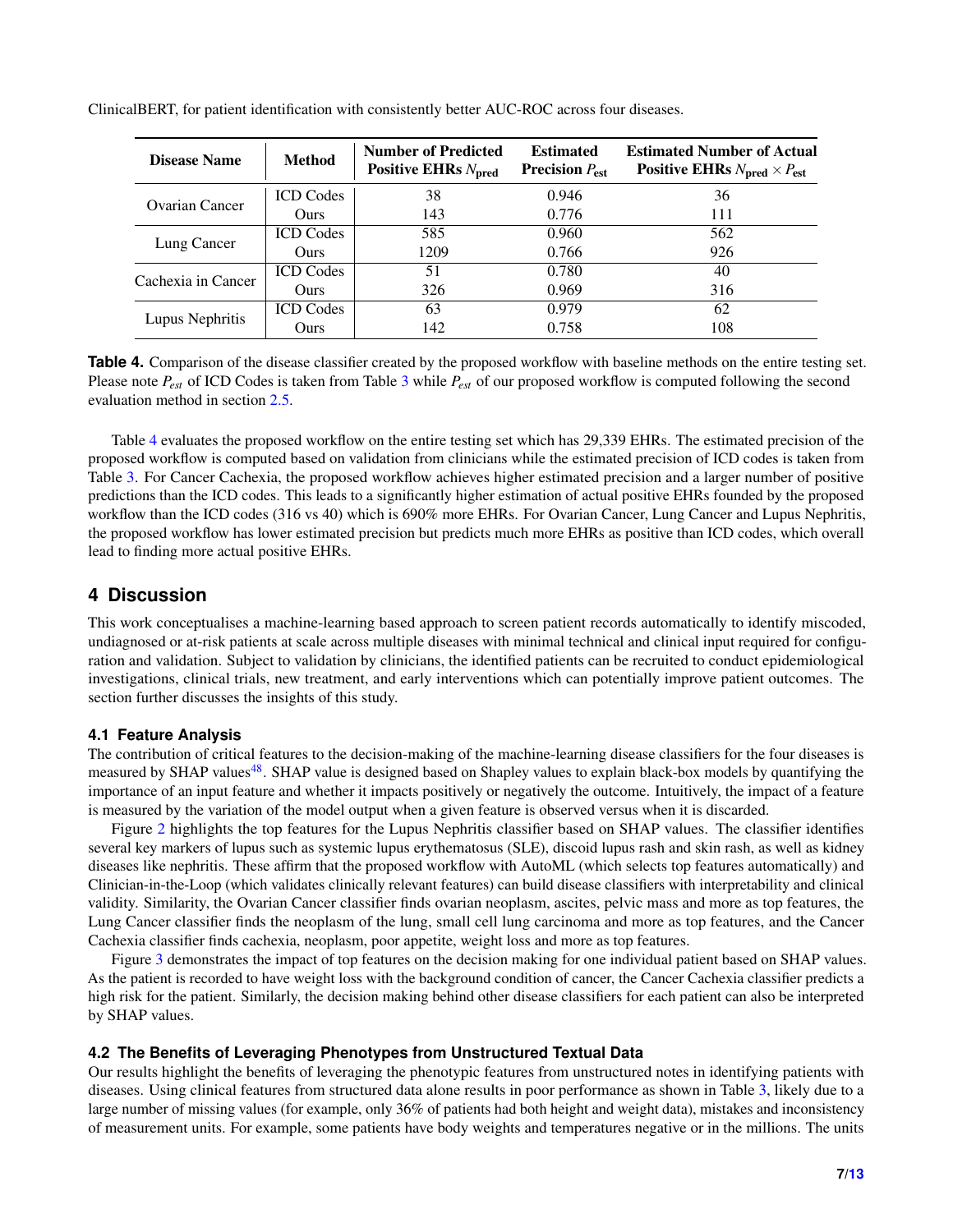<span id="page-7-1"></span>

**Figure 2.** A beeswarm plot of SHAP values highlighting the key features for the Lupus Nephritis classifier. Each dot on this plot represents one patient with blue corresponding to lower values or absence and red to higher ones or presence of clinical features.

<span id="page-7-0"></span>

**Figure 3.** A plot showing the impact of top features on the decision making for one patient. As shown, the presence of weight loss and its related phenotypes and neoplasm for this patient drastically increases the risk of Cancer Cachexia. The red bar represents the presence or higher values of a feature and blue represents absence or lower values.

are also inconsistent between kilograms to pound and Celcius to Farenheit for body weight and temperature, respectively. Although the data preprocessing steps clean the dataset to impute remove extreme values and unify units, this suggests potential inconsistencies and mistakes present in the structured fields. Thus, there is great value in extracting the phenotypes directly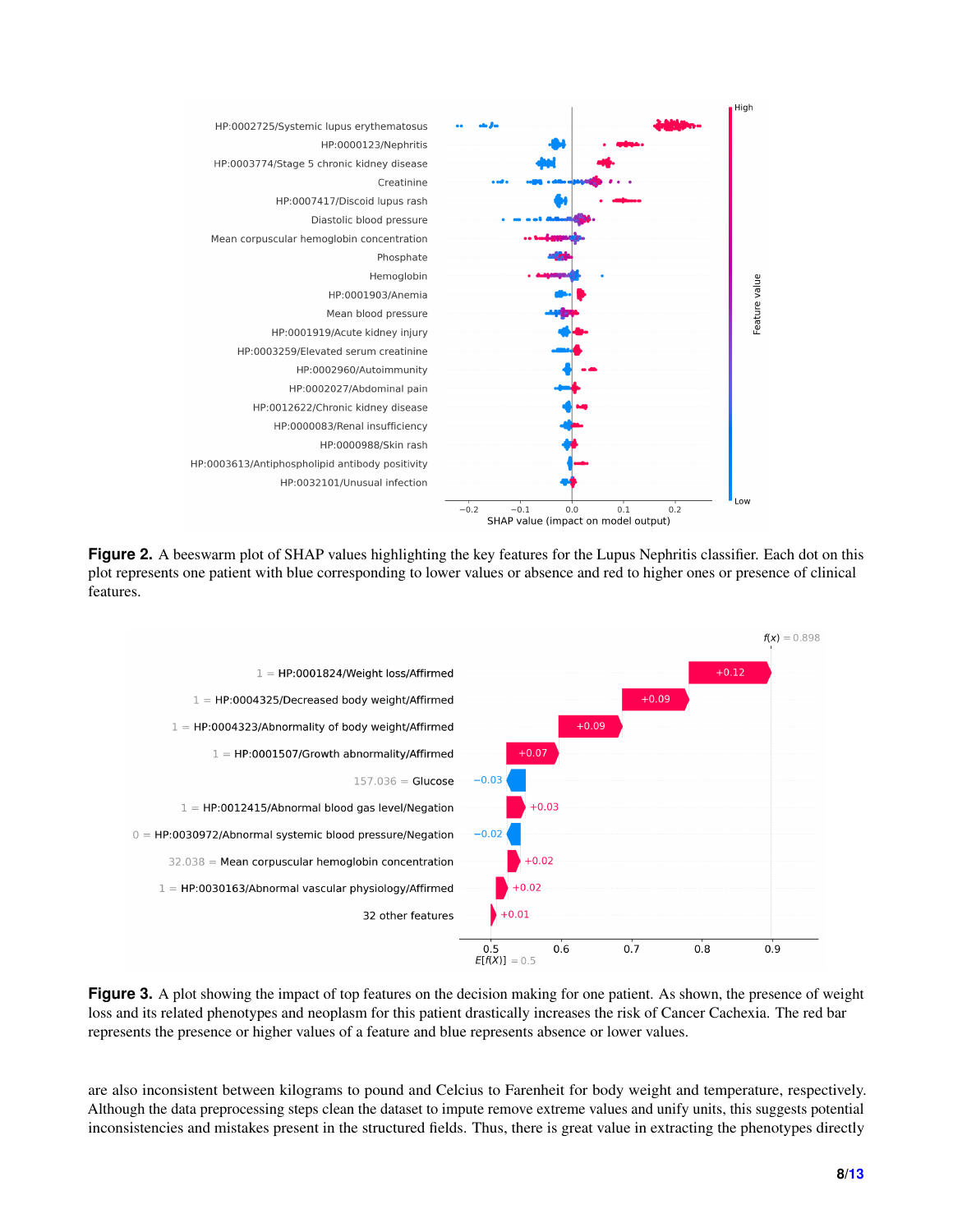from the source clinical text itself. As the results above show, utilising the unstructured notes leads to an improved sensitivity which is critical for finding patients with rare conditions at scale.

Another benefit of extracting phenotypes from clinical text is that it allows for patients to be identified based on a known phenotypic profile, instead of simply querying for patients based on ICD codes. In other words, the disease classifier in Figure [1](#page-2-0) can be constructed by a number of inclusive and exclusive pre-defined criteria based on phenotypes rather than AutoML. For example, the work<sup>[22](#page-10-9)</sup> identifies patients with coronary artery disease, rheumatoid arthritis, Crohn's disease, and ulcerative colitis based on four specific phenotypes, respectively. Though such a method requires prior clinical knowledge of diseases and explicit phenotype mentions in unstructured notes for all inclusive and exclusive criteria, the method does not require any retrospective labelled data for training and can be applied directly to a prospective cohort to identify suitable patients. However, for diseases whose diagnosis criteria may not be clear yet, AutoML can be useful to provide statistical insights on phenotypic profiles of positive patient cohorts to understand the diseases better.

#### **4.3 The Benefits of Incorporating Gold Labels into Training via Clinician-in-the-Loop**

Our approach also underscores the benefits of incorporating gold standard labels via Clinician-in-the-Loop. Since it is not feasible to create manually validated large-scale datasets to train classifiers, the proposed workflow minimises the required input from experts, producing improved classification performance. Such an approach can be deployed on both prospective and retrospective data depending on the use cases. Given the multiple flaws of common medical coding systems (such as ICD) highlighted in this paper, the proposed workflow is highly suited for the identification of suitable patients for clinical trials from a patient dataset, finding more patients than otherwise found by querying medical codes. Such classifiers (once trained) can also be deployed as a clinical decision support tool to alert clinicians of patients potentially at risk such that they can be taken through appropriate screening and treatment pathways earlier, with a direct improvement in patient experience and outcomes.

#### **4.4 Future Work**

The proposed workflow can be applied to other, general hospital admission datasets for not only the identification of patients with target diseases, but also for the early prediction of diseases by training these classifiers on retrospective longitudinal data. The advantage of the proposed workflow is that it is designed to be use-case and disease agnostic.

This work could be further extended by extracting demographic variables (such as age, gender, ethnicity, dates) and social factor variables (such as smoking habit, and alcohol consumption) directly from the clinical notes themselves. Due to the limitations of the MIMIC-III dataset used (which adds significant noise to some demographic variables to preserve anonymity), there is little value in extracting such variables for this study. However, the critical next step for this work is to apply the approach to more real-world data obtained from hospital admissions and conduct a prospective evaluation, using a greater number of patients for testing and evaluation.

Moreover, some components in the proposed workflow can be further explored by using alternative approaches. For example, the disease classifiers can be deep neural networks or reinforcement learning models; the clinician-in-the-loop mechanism may consider using active learning strategies to reduce the number of gold labels required for training.

## **5 Conclusions**

This work thus presents a workflow to build machine learning classifiers to identify patients with certain diseases from EHRs. There is expert-involvement via Clinician-in-the-Loop of this workflow and the feedback process helps the machine learning classifiers evolve with clinical feedback about relevant clinical features and gold diagnosis labels. The performance of the proposed workflow has been demonstrated to be superior to the ICD-code baseline, with the machine-learning based approach finding significantly more patients than if only ICD codes are used.

This work also demonstrates the importance of extracting phenotypic information from unstructured textual data. Structured clinical features alone have poor performance (when used in a classifier), due to missing and often unreliable values. Extracting phenotypes from clinical text allows for significantly more information to be retrieved from EHRs which results in improved classification accuracy and better interpretation of top impact features.

The approach presented in this work is designed to be disease and use-case agnostic, and can potentially be applied at scale across multiple diseases in future works. The Clinician-in-the-Loop and AutoML framework lead to rapid configuration of models, minimising clinicians' and engineers' inputs, while maintaining good accuracy and clinical validity.

# **6 Ethics Considerations**

The research has been carried out in accordance with relevant guidelines and regulations for the MIMIC-III data. Clinical experts support us annotating data and validating model predictions and relevant features. The ultimate objective of the proposed method is to identify patients at high risk of particular diseases earlier and at scale to assist clinicians in their decisions. Before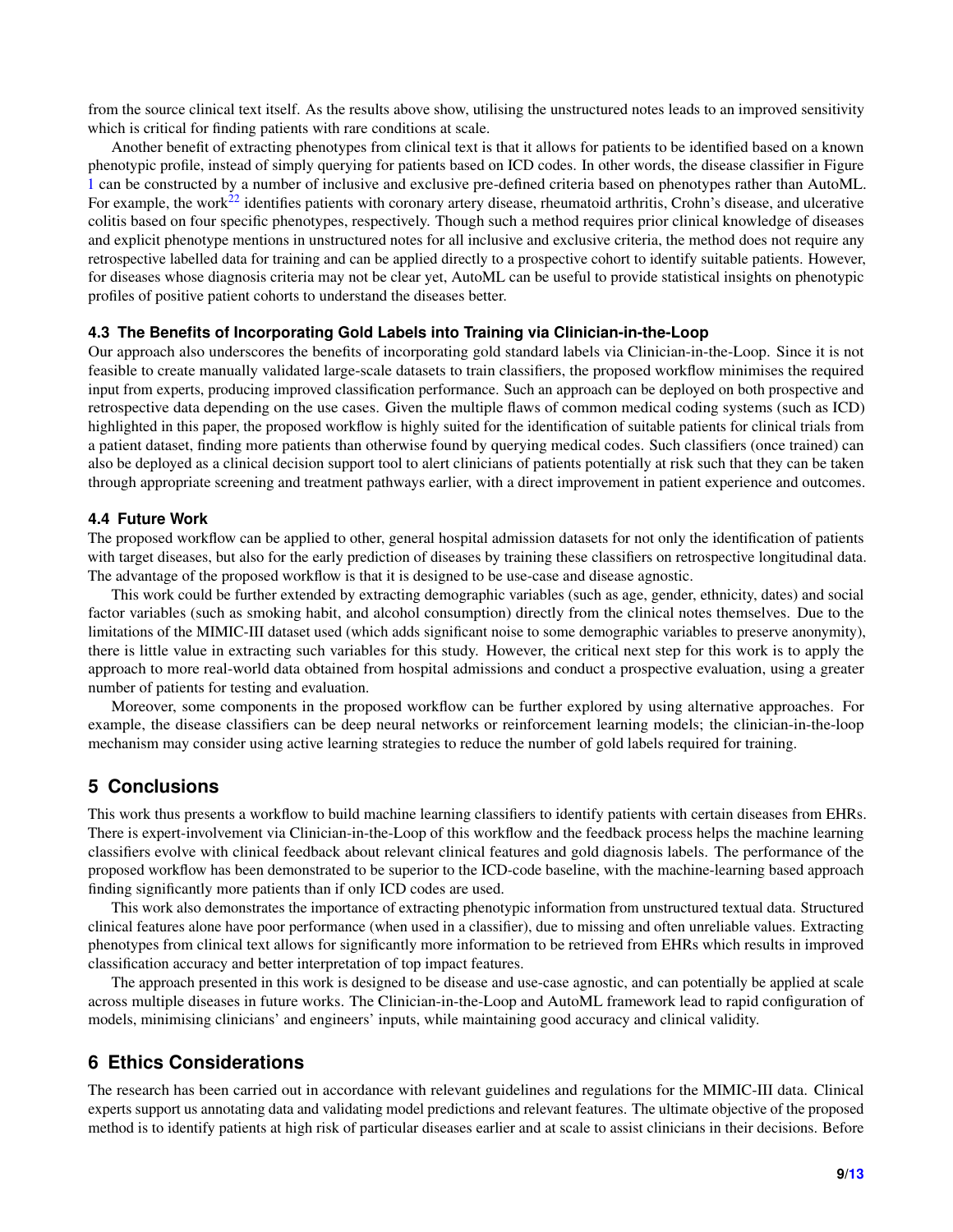the deployment of the proposed method in the actual clinical setting, the proposed method is subject to systematic debugging, extensive simulation, testing and validation under the supervision of expert clinicians following related regulatory guidelines.

# **7 Code and Data Availability**

The MIMIC-III dataset is publicly available at <https://mimic.mit.edu/> (accessed in November 2021) and the code for preprocessing is published<sup>[30](#page-11-2)</sup>. The source code of the workflow and gold labels can not be shared publicly due to their proprietary nature, however, the methodology and the annotation guideline of the gold labels are described in Section [2.](#page-1-1)

# **8 Competing Interests**

This work is under collaboration with Imperial College London, Hong Kong Baptist University and Pangaea Data Limited.

# **9 Author Contributions**

JZ: Conceptualization, Methodology, Development, Resources, Writing Manuscript. AS: Conceptualization, Methodology, Experiments, Writing Manuscript. LB: Conceptualization, Methodology, Experiments, Development. TL: Conceptualization, Experiments, Development. AT: Conceptualization, Experiments. VG: Conceptualization, Review, Supervision, Project Administration. YG: Conceptualization, Review, Supervision, Project Administration.

# **10 Acknowledgements**

We would like to thank Dr. Garima Gupta, Dr. Deepa (M.R.S.H) and Dr. Ashok (M.S.) for helping us create gold-standard phenotype annotation data, create gold-standard labels of disease diagnosis and validate relevant clinical features of diseases.

# **References**

- <span id="page-9-0"></span>1. Activity in the NHS (2020). [https://www.kingsfund.org.uk/projects/nhs-in-a-nutshell/](https://www.kingsfund.org.uk/projects/nhs-in-a-nutshell/NHS-activity) [NHS-activity](https://www.kingsfund.org.uk/projects/nhs-in-a-nutshell/NHS-activity)
- <span id="page-9-1"></span>2. Dash, S., Shakyawar, S.K., Sharma, M., Kaushik, S.: Big data in healthcare: management, analysis and future prospects. Journal of Big Data 6(1) (2019). doi:10.1186/s40537-019-0217-0
- 3. Vamathevan, J., Clark, D., Czodrowski, P., Dunham, I., Ferran, E., Lee, G., Li, B., Madabhushi, A., Shah, P., Spitzer, M., Zhao, S.: Applications of machine learning in drug discovery and development. Nature Reviews Drug Discovery 18(6), 463–477 (2019). doi:10.1038/s41573-019-0024-5
- 4. Park, D.J., Park, M.W., Lee, H., Kim, Y.-J., Kim, Y., Park, Y.H.: Development of machine learning model for diagnostic disease prediction based on laboratory tests. Scientific Reports 11(1) (2021). doi:10.1038/s41598-021-87171-5
- <span id="page-9-2"></span>5. Hassaine, A., Salimi-Khorshidi, G., Canoy, D., Rahimi, K.: Untangling the complexity of multimorbidity with machine learning. Mechanisms of Ageing and Development 190, 111325 (2020). doi:10.1016/j.mad.2020.111325
- <span id="page-9-3"></span>6. Wockenfuss, R., Frese, T., Herrmann, K., Claussnitzer, M., Sandholzer, H.: Three- and four-digit ICD-10 is not a reliable classification system in primary care. Scandinavian Journal of Primary Health Care 27(3), 131–136 (2009). doi:10.1080/02813430903072215
- <span id="page-9-4"></span>7. Southern, D.A., Hall, M., White, D.E., Romano, P.S., Sundararajan, V., Droesler, S.E., Pincus, H.A., Ghali, W.A.: Opportunities and challenges for quality and safety applications in ICD-11: an international survey of users of coded health data. International Journal for Quality in Health Care 28(1), 129–135 (2015). doi:10.1093/intqhc/mzv096. https://academic.oup.com/intqhc/article-pdf/28/1/129/6991704/mzv096.pdf
- <span id="page-9-5"></span>8. Snyder, A.B., Lane, P.A., Zhou, M., Paulukonis, S.T., Hulihan, M.M.: The accuracy of hospital icd-9-cm codes for determining sickle cell disease genotype. Journal of rare diseases research & treatment 2(4), 39–45 (2017). 29202133[pmid]
- <span id="page-9-6"></span>9. Horsky, J., Drucker, E.A., Ramelson, H.Z.: Accuracy and completeness of clinical coding using icd-10 for ambulatory visits. AMIA ... Annual Symposium proceedings. AMIA Symposium 2017, 912–920 (2018). 29854158[pmid]
- <span id="page-9-7"></span>10. Burles, K., Innes, G., Senior, K., Lang, E., McRae, A.: Limitations of pulmonary embolism ICD-10 codes in emergency department administrative data: let the buyer beware. BMC Medical Research Methodology 17(1) (2017). doi:10.1186/s12874-017-0361-1
- <span id="page-9-8"></span>11. Xu, Z., Chou, J., Zhang, X.S., Luo, Y., Isakova, T., Adekkanattu, P., Ancker, J.S., Jiang, G., Kiefer, R.C., Pacheco, J.A., *et al.*: Identifying sub-phenotypes of acute kidney injury using structured and unstructured electronic health record data with memory networks. Journal of biomedical informatics 102, 103361 (2020)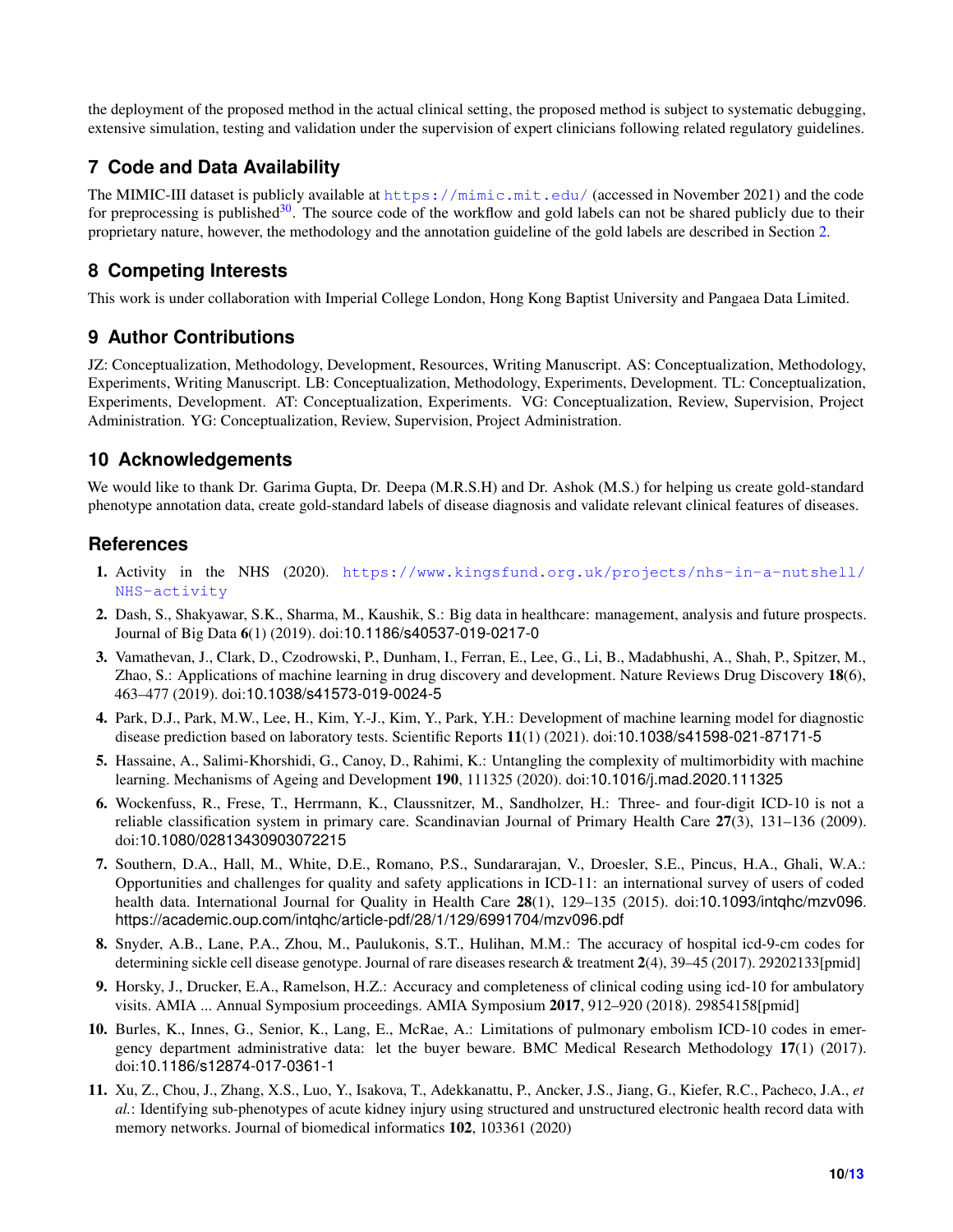- <span id="page-10-0"></span>12. Liu, R., Rizzo, S., Whipple, S., Pal, N., Pineda, A.L., Lu, M., Arnieri, B., Lu, Y., Capra, W., Copping, R., *et al.*: Evaluating eligibility criteria of oncology trials using real-world data and ai. Nature 592(7855), 629–633 (2021)
- <span id="page-10-1"></span>13. Wu, C.-C., Yeh, W.-C., Hsu, W.-D., Islam, M.M., Nguyen, P.A.A., Poly, T.N., Wang, Y.-C., Yang, H.-C., Li, Y.-C.J.: Prediction of fatty liver disease using machine learning algorithms. Computer methods and programs in biomedicine 170, 23–29 (2019)
- <span id="page-10-2"></span>14. Sekelj, S., Sandler, B., Johnston, E., Pollock, K.G., Hill, N.R., Gordon, J., Tsang, C., Khan, S., Ng, F.S., Farooqui, U.: Detecting undiagnosed atrial fibrillation in uk primary care: validation of a machine learning prediction algorithm in a retrospective cohort study. European journal of preventive cardiology 28(6), 598–605 (2021)
- <span id="page-10-3"></span>15. Chen, Y., Huang, S., Chen, T., Liang, D., Yang, J., Zeng, C., Li, X., Xie, G., Liu, Z.: Machine learning for prediction and risk stratification of lupus nephritis renal flare. American Journal of Nephrology 52(2), 152–160 (2021). doi:10.1159/000513566
- <span id="page-10-4"></span>16. Kegerreis, B., Catalina, M.D., Bachali, P., Geraci, N.S., Labonte, A.C., Zeng, C., Stearrett, N., Crandall, K.A., Lipsky, P.E., Grammer, A.C.: Machine learning approaches to predict lupus disease activity from gene expression data. Scientific Reports 9(1) (2019). doi:10.1038/s41598-019-45989-0
- <span id="page-10-5"></span>17. Wei, W.-Q., Teixeira, P.L., Mo, H., Cronin, R.M., Warner, J.L., Denny, J.C.: Combining billing codes, clinical notes, and medications from electronic health records provides superior phenotyping performance. Journal of the American Medical Informatics Association 23(e1), 20–27 (2015). doi:10.1093/jamia/ocv130
- <span id="page-10-6"></span>18. Kong, H.-J.: Managing unstructured big data in healthcare system. Healthcare Informatics Research 25(1), 1 (2019). doi:10.4258/hir.2019.25.1.1
- <span id="page-10-7"></span>19. Xu, K., Lam, M., Pang, J., Gao, X., Band, C., Mathur, P., Papay, F., Khanna, A.K., Cywinski, J.B., Maheshwari, K., *et al.*: Multimodal machine learning for automated icd coding. In: Machine Learning for Healthcare Conference, pp. 197–215 (2019). PMLR
- <span id="page-10-8"></span>20. Zhang, Z., Liu, J., Razavian, N.: BERT-XML: Large scale automated ICD coding using BERT pretraining. In: Proceedings of the 3rd Clinical Natural Language Processing Workshop, pp. 24–34. Association for Computational Linguistics, Online (2020). doi:10.18653/v1/2020.clinicalnlp-1.3. https://aclanthology.org/2020.clinicalnlp-1.3
- <span id="page-10-15"></span>21. Robinson, P.N.: Deep phenotyping for precision medicine. Human mutation 33(5), 777–780 (2012)
- <span id="page-10-9"></span>22. Yu, S., Ma, Y., Gronsbell, J., Cai, T., Ananthakrishnan, A.N., Gainer, V.S., Churchill, S.E., Szolovits, P., Murphy, S.N., Kohane, I.S., *et al.*: Enabling phenotypic big data with phenorm. Journal of the American Medical Informatics Association 25(1), 54–60 (2018)
- <span id="page-10-10"></span>23. Aringer, M., Costenbader, K., Daikh, D., Brinks, R., Mosca, M., Ramsey-Goldman, R., Smolen, J.S., Wofsy, D., Boumpas, D.T., Kamen, D.L., Jayne, D., Cervera, R., Costedoat-Chalumeau, N., Diamond, B., Gladman, D.D., Hahn, B., Hiepe, F., Jacobsen, S., Khanna, D., Lerstrøm, K., Massarotti, E., McCune, J., Ruiz-Irastorza, G., Sanchez-Guerrero, J., Schneider, M., Urowitz, M., Bertsias, G., Hoyer, B.F., Leuchten, N., Tani, C., Tedeschi, S.K., Touma, Z., Schmajuk, G., Anic, B., Assan, F., Chan, T.M., Clarke, A.E., Crow, M.K., Czirják, L., Doria, A., Graninger, W., Halda-Kiss, B., Hasni, S., Izmirly, P.M., Jung, M., Kumánovics, G., Mariette, X., Padjen, I., Pego-Reigosa, J.M., Romero-Diaz, J., Rúa-Figueroa Fernández, Í., Seror, R., Stummvoll, G.H., Tanaka, Y., Tektonidou, M.G., Vasconcelos, C., Vital, E.M., Wallace, D.J., Yavuz, S., Meroni, P.L., Fritzler, M.J., Naden, R., Dörner, T., Johnson, S.R.: 2019 european league against rheumatism/american college of rheumatology classification criteria for systemic lupus erythematosus. Arthritis & rheumatology (Hoboken, N.J.) 71(9), 1400–1412 (2019). doi:10.1002/art.40930. 31385462[pmid]
- <span id="page-10-11"></span>24. Deisseroth, C.A., Birgmeier, J., Bodle, E.E., Kohler, J.N., Matalon, D.R., Nazarenko, Y., Genetti, C.A., Brownstein, C.A., Schmitz-Abe, K., Schoch, K., *et al.*: Clinphen extracts and prioritizes patient phenotypes directly from medical records to expedite genetic disease diagnosis. Genetics in Medicine 21(7), 1585–1593 (2019)
- <span id="page-10-12"></span>25. Jonquet, C., Shah, N., Youn, C., Callendar, C., Storey, M.-A., Musen, M.: NCBO Annotator: Semantic Annotation of Biomedical Data. In: International Semantic Web Conference, Poster and Demo Session, vol. 110 (2009)
- <span id="page-10-13"></span>26. Savova, G.K., Masanz, J.J., Ogren, P.V., Zheng, J., Sohn, S., Kipper-Schuler, K.C., Chute, C.G.: Mayo clinical Text Analysis and Knowledge Extraction System (cTAKES): architecture, component evaluation and applications. Journal of the American Medical Informatics Association : JAMIA 17(5), 507–513 (2010). doi:10.1136/jamia.2009.001560
- <span id="page-10-14"></span>27. Aronson, A.R., Lang, F.-M.: An overview of MetaMap: historical perspective and recent advances. Journal of the American Medical Informatics Association : JAMIA 17(3), 229–236 (2010). doi:10.1136/jamia.2009.002733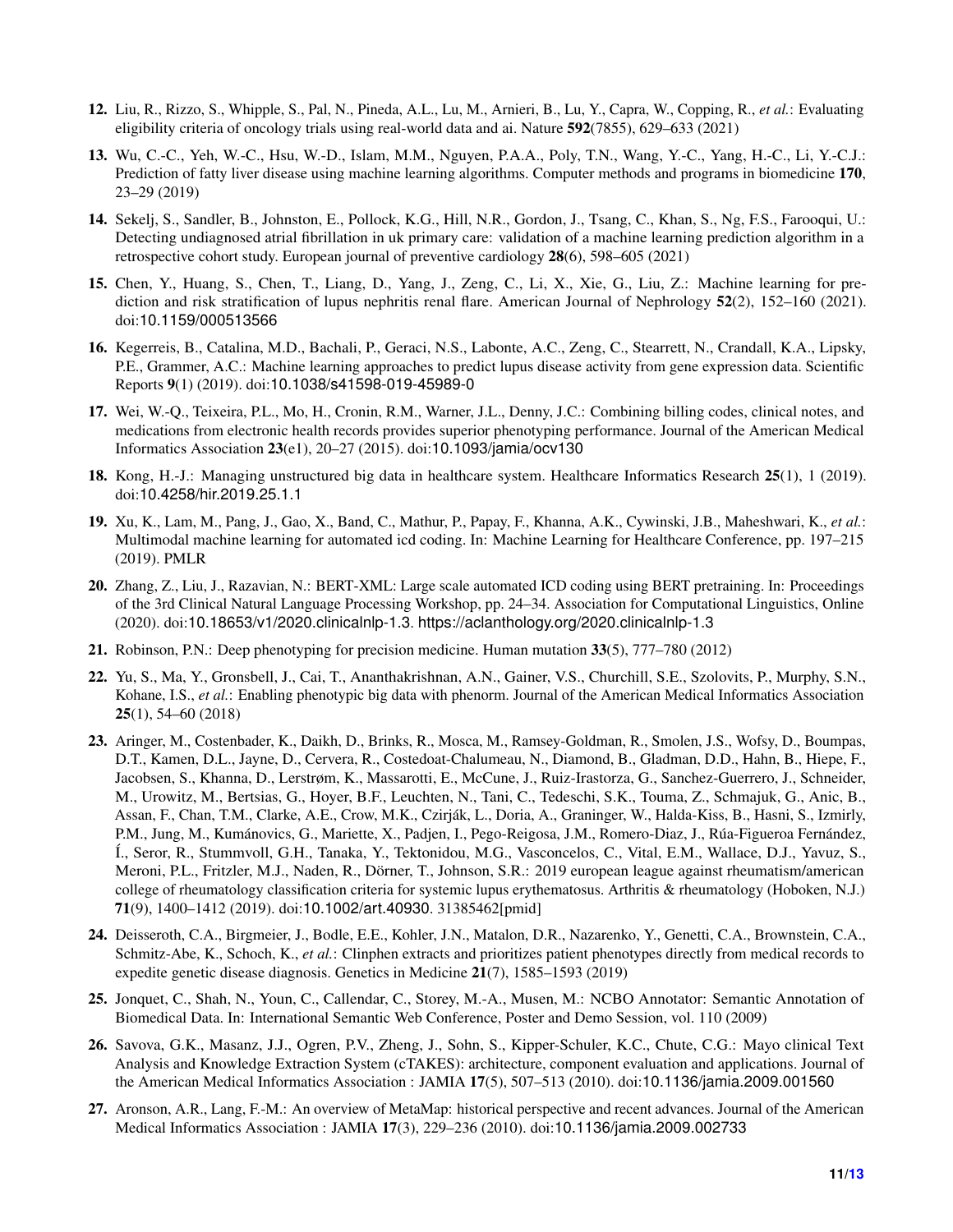- <span id="page-11-0"></span>28. Zhang, J., Bolanos Trujillo, L., Li, T., Tanwar, A., Freire, G., Yang, X., Ive, J., Gupta, V., Guo, Y.: Self-supervised detection of contextual synonyms in a multi-class setting: Phenotype annotation use case. In: Proceedings of the 2021 Conference on Empirical Methods in Natural Language Processing, pp. 8754–8769. Association for Computational Linguistics, Online and Punta Cana, Dominican Republic (2021). https://aclanthology.org/2021.emnlp-main.690
- <span id="page-11-1"></span>29. Johnson, A.E., Pollard, T.J., Shen, L., Li-Wei, H.L., Feng, M., Ghassemi, M., Moody, B., Szolovits, P., Celi, L.A., Mark, R.G.: Mimic-iii, a freely accessible critical care database. Scientific data 3(1), 1–9 (2016)
- <span id="page-11-2"></span>30. Harutyunyan, H., Khachatrian, H., Kale, D.C., Ver Steeg, G., Galstyan, A.: Multitask learning and benchmarking with clinical time series data. Scientific data 6(1), 1–18 (2019)
- <span id="page-11-3"></span>31. Aerts, S., Lambrechts, D., Maity, S., Van Loo, P., Coessens, B., De Smet, F., Tranchevent, L.-C., De Moor, B., Marynen, P., Hassan, B., *et al.*: Gene prioritization through genomic data fusion. Nature biotechnology **24**(5), 537 (2006)
- 32. Son, J.H., Xie, G., Yuan, C., Ena, L., Li, Z., Goldstein, A., Huang, L., Wang, L., Shen, F., Liu, H., *et al.*: Deep phenotyping on electronic health records facilitates genetic diagnosis by clinical exomes. The American Journal of Human Genetics 103(1), 58–73 (2018)
- 33. Liu, C., Ta, C.N., Rogers, J.R., Li, Z., Lee, J., Butler, A.M., Shang, N., Kury, F.S.P., Wang, L., Shen, F., Liu, H., Ena, L., Friedman, C., Weng, C.: Ensembles of natural language processing systems for portable phenotyping solutions. Journal of Biomedical Informatics 100, 103318 (2019). doi:10.1016/j.jbi.2019.103318
- 34. Xu, Z., Chou, J., Zhang, X.S., Luo, Y., Isakova, T., Adekkanattu, P., Ancker, J.S., Jiang, G., Kiefer, R.C., Pacheco, J.A., Rasmussen, L.V., Pathak, J., Wang, F.: Identifying sub-phenotypes of acute kidney injury using structured and unstructured electronic health record data with memory networks. Journal of biomedical informatics 102, 103361 (2020). doi:10.1016/j.jbi.2019.103361
- <span id="page-11-4"></span>35. Zhang, J., Bolanos, L., Tanwar, A., Sokol, A., Ive, J., Gupta, V., Guo, Y.: Clinical Utility of the Automatic Phenotype Annotation in Unstructured Clinical Notes: ICU Use Cases. arXiv preprint arXiv:2107.11665 (2021)
- <span id="page-11-5"></span>36. Köhler, S., Gargano, M.A., Matentzoglu, N., Carmody, L., Lewis-Smith, D., Vasilevsky, N.A., Danis, D., Balagura, G., Baynam, G., Brower, A.M., Callahan, T.J., Chute, C.G., Est, J.L., Galer, P.D., Ganesan, S., Griese, M., Haimel, M., Pazmandi, J., Hanauer, M., Harris, N.L., Hartnett, M., Hastreiter, M., Hauck, F., He, Y., Jeske, T., Kearney, H., Kindle, G., Klein, C., Knoflach, K., Krause, R., Lagorce, D., McMurry, J.A., Miller, J.A., Munoz-Torres, M.C., Peters, R.L., Rapp, C.K., Rath, A., Rind, S.A., Rosenberg, A.Z., Segal, M.M., Seidel, M.G., Smedley, D., Talmy, T., Thomas, Y., Wiafe, S.A., Xian, J., Yüksel, Z., Helbig, I., Mungall, C.J., Haendel, M.A., Robinson, P.N.: The Human Phenotype Ontology in 2021. Nucleic Acids Res. 49(Database-Issue), 1207–1217 (2021). doi:10.1093/nar/gkaa1043
- <span id="page-11-6"></span>37. Vaswani, A., Shazeer, N., Parmar, N., Uszkoreit, J., Jones, L., Gomez, A.N., Kaiser, L., Polosukhin, I.: Attention is all you need. In: Advances in Neural Information Processing Systems 30, pp. 5998–6008 (2017). http://papers.nips.cc/paper/7181-attention-is-all-you-need.pdf
- <span id="page-11-7"></span>38. Demner-Fushman, D., Rogers, W.J., Aronson, A.R.: Metamap lite: an evaluation of a new java implementation of metamap. Journal of the American Medical Informatics Association 24(4), 841–844 (2017)
- <span id="page-11-8"></span>39. Arbabi, A., Adams, D.R., Fidler, S., Brudno, M.: Identifying clinical terms in medical text using Ontology-Guided machine learning. JMIR medical informatics 7(2), 12596 (2019)
- <span id="page-11-9"></span>40. Kraljevic, Z., Bean, D., Mascio, A., Roguski, L., Folarin, A., Roberts, A., Bendayan, R., Dobson, R.: MedCAT – Medical Concept Annotation Tool (2019). 1912.10166
- <span id="page-11-10"></span>41. Devlin, J., Chang, M.-W., Lee, K., Toutanova, K.: BERT: Pre-training of deep bidirectional transformers for language understanding. In: Proceedings of the 2019 Conference of the North American Chapter of the Association for Computational Linguistics: Human Language Technologies, Volume 1 (Long and Short Papers), pp. 4171–4186. Association for Computational Linguistics, Minneapolis, Minnesota (2019). doi:10.18653/v1/N19-1423. https://aclanthology.org/N19-1423
- 42. Lee, J., Yoon, W., Kim, S., Kim, D., Kim, S., So, C.H., Kang, J.: BioBERT: a pre-trained biomedical language representation model for biomedical text mining. Bioinformatics (2019). doi:10.1093/bioinformatics/btz682
- 43. Alsentzer, E., Murphy, J., Boag, W., Weng, W.-H., Jindi, D., Naumann, T., McDermott, M.: Publicly available clinical BERT embeddings. In: Proceedings of the 2nd Clinical Natural Language Processing Workshop, pp. 72– 78. Association for Computational Linguistics, Minneapolis, Minnesota, USA (2019). doi:10.18653/v1/W19-1909. https://aclanthology.org/W19-1909
- <span id="page-11-11"></span>44. Beltagy, I., Lo, K., Cohan, A.: SciBERT: A pretrained language model for scientific text. In: Proceedings of the 2019 Conference on Empirical Methods in Natural Language Processing and the 9th International Joint Conference on Natural